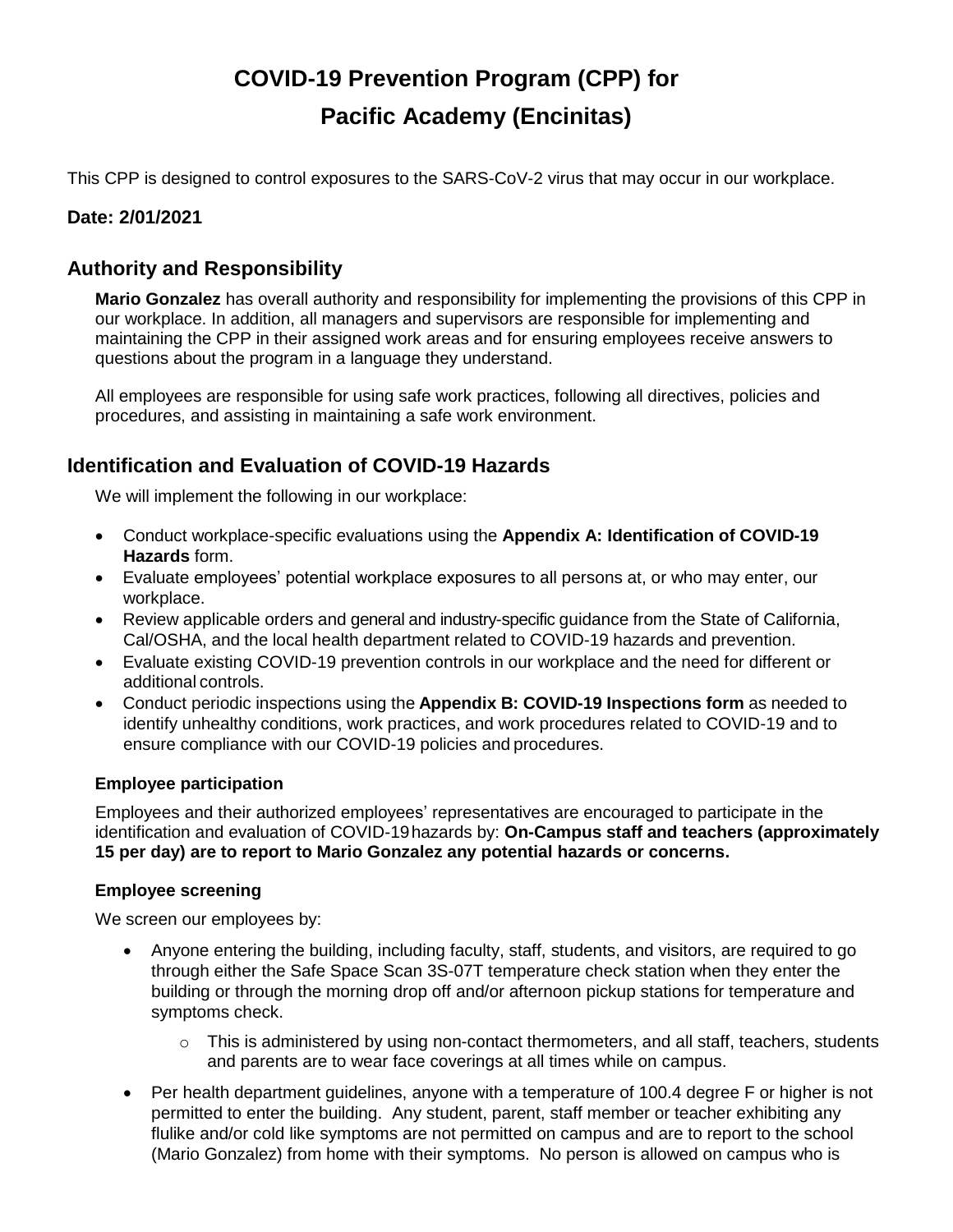exhibiting any COVID-19 symptoms. In the event that any individual exhibits any COVID-19 symptoms they are to report directly to Mario Gonzalez from home about their symptoms and from that point Mario can ascertain whether or not they have tested positive for COVID-19.

- While at home parents, students, staff and teachers are required to self-monitor and report to Mario Gonzalez the following symptoms: fever above 100.4 degrees F, chills, cough, shortness of breath or difficulty breathing, fatigue, muscle or body aches, headache, loss of taste or smell, sore throat, congestion or running nose, nausea or vomiting, diarrhea. From that point Mario will assist the individual in how to proceed.
- While at school Staff and teachers are to monitor any parent and/or student for the following symptoms: fever above 100.4 degrees F, chills, cough, shortness of breath or difficulty breathing, fatigue, muscle or body aches, headache, loss of taste or smell, sore throat, congestion or running nose, nausea or vomiting, diarrhea. In the event that any student and/or parent exhibits any of the above symptoms, they are to report it to Mario Gonzalez and ask for the student to please enter an isolated room that has been dedicated for this purpose. If it is a parent who is exhibiting these symptoms, the school is to politely ask the parent to exit the campus.
	- o After this step is taken, the staff member or teacher are to report directly to Mario and from that point Mario will assist the individual and direct the school in how to proceed. Records of all incidents involving any cold like, flulike and/or COVID-19 symptoms are digitally kept in a secure file by Mario.
- Sick staff members and/or students are not to return until they have met CDC criteria to discontinue home isolation, including at minimum of 72 hours with no fever or symptoms. Furthermore, all students, staff members and teacher must have at least 10 days since symptoms first appeared in order to return to the classroom. Mario Gonzalez directly assists these individuals or the parent/guardian of these individuals on their safe return date.

### **Correction of COVID-19 Hazards**

Unsafe or unhealthy work conditions, practices or procedures will be documented on the **Appendix B: COVID-19 Inspections** form, and corrected in a timely manner based on the severity of the hazards, as follows:

**The severity of the hazard will be assessed and correction time frames assigned by Mario Gonzalez, accordingly. Individuals are identified as being responsible for timely correction by Mario and all follow-up measures are taken by him in order to ensure timely correction.**

### **Control of COVID-19 Hazards**

### **Physical Distancing**

Where possible, we ensure at least six feet of physical distancing at all times in our workplace by:

- Office staff alternates in-school between 2 part-time employees (the morning to afternoon shift & the afternoon to evening shift).
- Teachers are located in their individual classrooms for grades K-12 and students are further cohorted into groups as follows: K/3 cohort, 6/8 cohort, and 9/12 cohort. It is important to note that the school is small by design (75 students K-12).
- Students and teachers have access when necessary to live virtual learning classrooms and office staff can work from home when applicable in order to reduce the number of staff and students at the school. Each classroom is equipped to host live virtual classes and all teachers have been trained on how to conduct their classrooms either 100% virtually and/or by using a hybrid technique with having a percentage of students in-person simultaneously while having other students virtual.
- Visitors are limited and are by appointment only.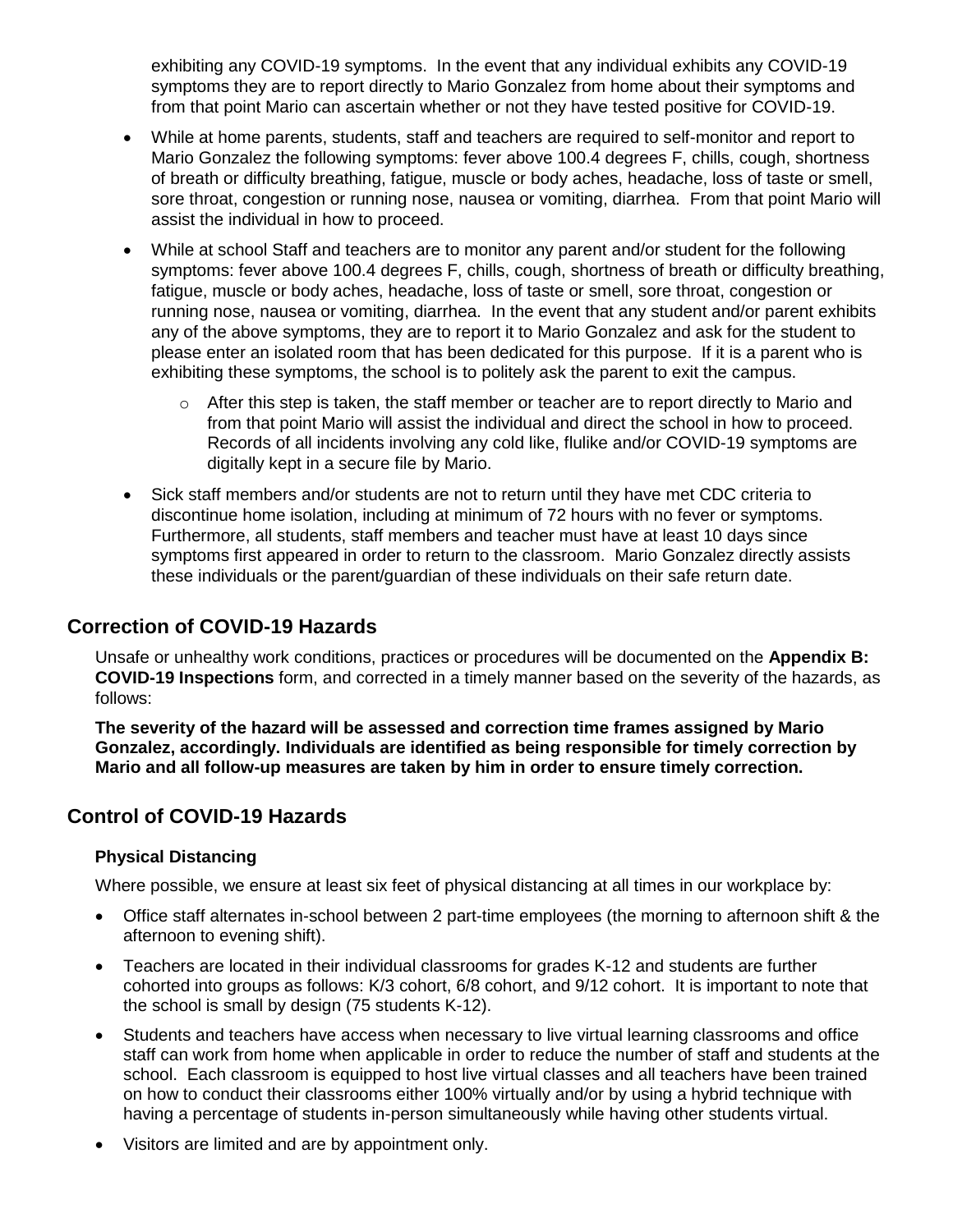- Parents are asked to not come on campus as much as possible and school currently conducts parent/teacher conferences via Zoom or Google Meets.
- Signs are posted at the entrances and throughout the building instructing individuals to socially distance, to frequently use the wash stations and all employees facilitate the practice of social distancing.
- Plastic barriers are installed in office areas.
- Pacific Academy has staggered arrival, departure and break times and these times are:
	- K-5 enters school between 7:50am and 8:00am
	- 6-12 enter the school from 8:00am and 8:10am.
	- K-5 students depart the school at 2:30pm Monday Thursday and at 12:30pm on Fridays.
	- 6-12 school departure is at 3:30pm Monday Thursday and at 12:45pm on Fridays.
	- Students in the K/3 cohort have their recess and lunch breaks at a different time than the 4/5 cohort and both groups are located in two separate areas. 6-12 is spread out into four areas during lunchtime and staff monitors and promotes safe social distancing protocols during these times.
	- All lunch breaks and classroom breaks are hosted outside and during these breaks the school cleaning team wipes down surfaces and airs out classrooms.
- Fridays are half days in order to conduct deep cleaning of the school and staff training.
- Individuals are kept as far apart as possible when there are situations where six feet of physical distancing cannot be achieved.

#### **Face Coverings**

We provide clean, undamaged face coverings and ensure they are properly worn by employees over the nose and mouth when indoors, and when outdoors and less than six feet away from another person, including non-employees, and where required by orders from the California Department of Public Health (CDPH) or local health department.

- Face coverings are required to be worn for anyone entering the building, including students from Kindergarten to 12<sup>th</sup> Grade. Students, staff, teachers and any individual who enters Pacific Academy is required to wear a mask at all times while on site.
- Students, parents and visitors should provide their own masks/face coverings, but in the event that they arrive without a mask, the school is equipped to provide a brand new mask for them to use. In the event that they do not want to receive a new mask from the school, the school politely informs them they are not permitted to enter the campus until they have a mask on.
- The school has provided masks for all employees and has extra masks on hand in order to distribute masks to an employee in the event that they arrive to school without a mask.
- Masks are stocked at the front desk, storage room, and the administrative office.
- Staff remind students to wear face coverings throughout the day.
- Staff members, students and parents are welcome to furnish their own masks, but all masks must be designed and worn within the guidelines set forth by the CDC.
- Face shields may be worn in combination with masks.
- Teachers are provided with face shields and may wear it with the mask when teaching.
- Visitors are instructed to wear a face mask by reception area staff.

The following are exceptions to the use of face coverings in our workplace:

When an employee is alone in an isolated room.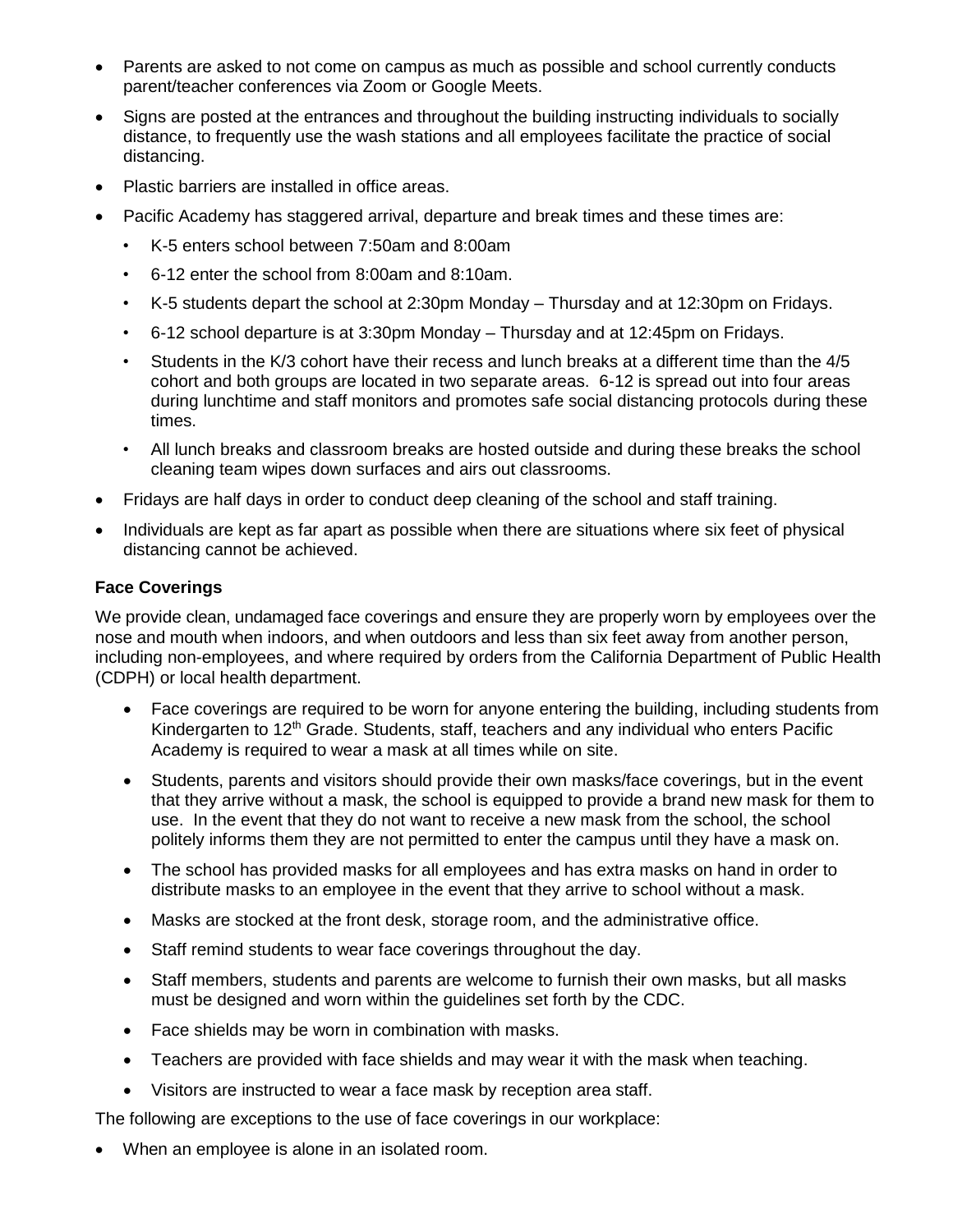- While eating and drinking at the workplace, provided employees are at least six feet apart and outside air supply to the area, if indoors, has been maximized to the extent possible.
- While Pacific Academy does not currently have Employees who cannot wear face coverings due to a medical or mental health condition or disability, or who are hearing-impaired or communicating with a hearing-impaired person we are equipped to explore and/or implement alternatives on a case-bycase basis.

### **Engineering controls**

We implement the following measures for situations where we cannot maintain at least six feet between individuals: **Six feet distance is maintained at all times in all situations where it is physically possible. Our small number of students allow all staff and students to social distance by at least six feet as we maintain a 10/1 student/teacher ratio and cap our school at a 12/1 student/teacher ratio. Plastic barriers have been installed in the reception area and the office staff area. Outdoor classrooms have also been created using student desks, whiteboards and canopies. Wifi reaches our outdoor classrooms as well.**

We maximize, to the extent feasible, the quantity of outside air for our buildings with mechanical or natural ventilation systems by:

- Filters have been updated to the highest extent possible.
- Rooms with outside doors are left open, unless weather or other conditions are not appropriate.
- All classrooms are aired out and cleaned between each class.
- The ventilation system is inspected and maintained annually.
- Certain rooms and/or classrooms have air purifier located in the rooms.

#### **Cleaning and disinfecting**

We implement the following cleaning and disinfection measures for frequently touched surfaces:

- Pacific Academy has contracted a day porter through Jani King to disinfect high traffic areas throughout the school daily.
- Pacific Academy has also contracted a separate cleaning crew to clean the school each night through Jani King.
- Teachers clean their classrooms and common areas after each use.
- 6-12 Students clean their own workspace in between each class period.

Should we have a COVID-19 case in our workplace, we will implement the following procedures:

- If a student or faculty staff member is COVID-19 positive, we are prepared to immediately close the facility and switch to remote learning for a minimum of 14 days.
- Jani King will conduct a terminal cleaning procedure of all spaces, including the use of PH7Q disinfectant and H2Orange virucide/sanitizer.
- Procedures are in place to contact each parent and staff member while maintaining HIPA as well as FERPA guidelines.
- Procedures to contact and inform County and State departments are also intact.

Bellow are the following procedures:

- 1. Mario Gonzalez would receive confirmation from the individual that they have indeed tested positive for COVID-19.
- 2. Mario would then advise the individual to contact their doctor immediately.
- 3. After Individual has contacted their doctor and received medical advice, Mario will interview individual in order to conduct a contact tracing roadmap.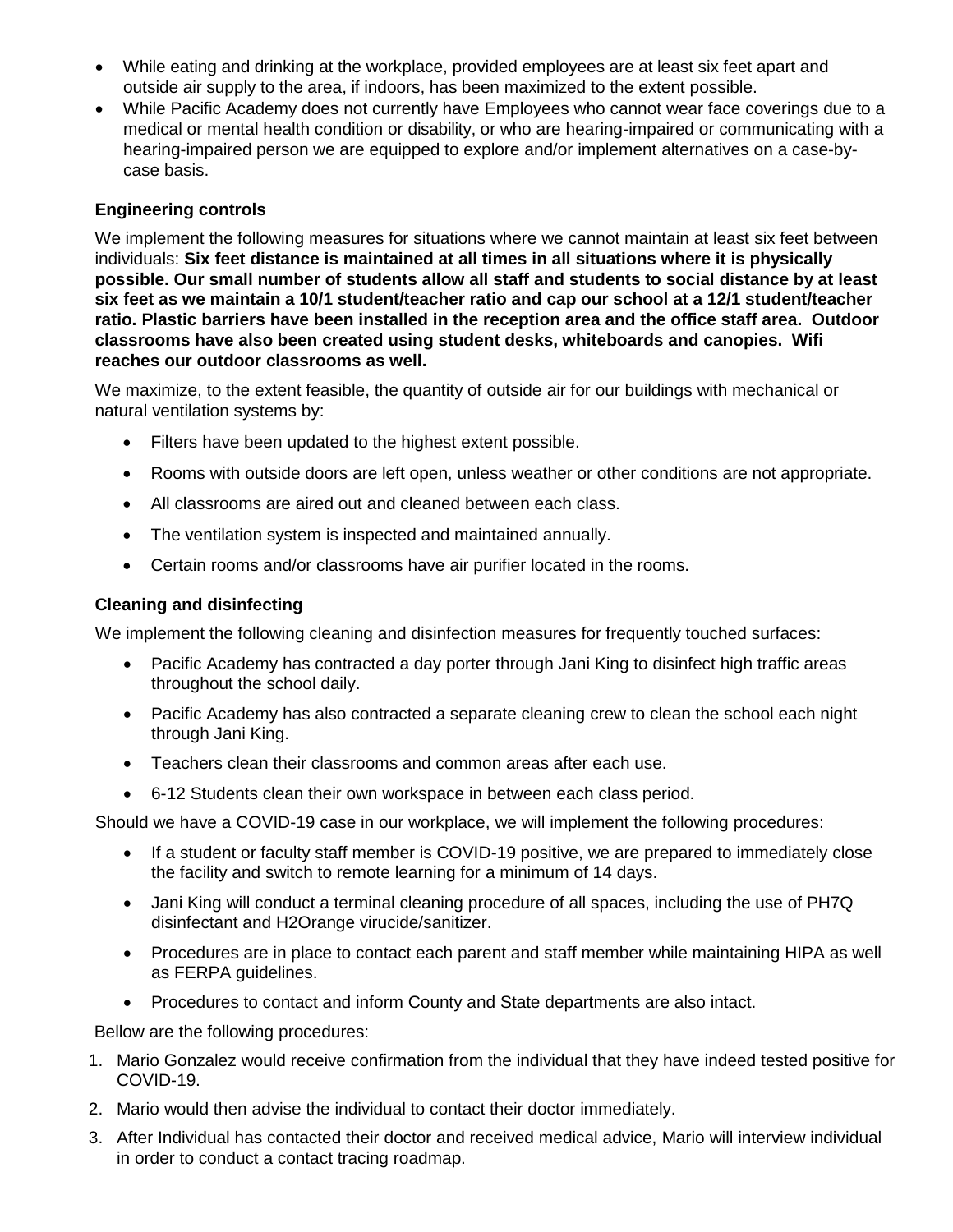4. Mario will ascertain whether or not the individual has had possible contact with school, teachers, staff members, students and/or parents of our school.

#### **In the event that they have not had contact with any other individual at our school nor have they stepped foot on on our campus after point of contact with COVID,**

- 1. Records are kept accordingly in a private COVID-19 digital file by Mario.
- 2. Mario would report the case to the State of California and then contact the County of San Diego Health & Human Services Agency through our direct COVID-19 Case Investigator, Darlin Rosses.

 **In the event that an individual has tested positive for COVID-19 and they have had contact with another individual(s) at our school (contact constitutes as being within 6ft of someone who has tested positive for COVID-19 for more than 15 minutes without wearing a mask) and school is currently in session.** 

- 1. The COVID positive individual will be isolated in a private waiting room and parent(s)/guardian(s) will be prompted to pick up their student immediately.
- 2. Parent(s) or Guardian(s) would be prompted to contact their doctor immediately and then report directly to Mario Gonzalez for further instructions from the school (Mario).
- 3. Records would be kept in a private COVID-19 file.

#### **In the event that it was a staff member and they were on campus, they would be asked to remove themselves from the campus immediately and report to Mario for further directions after confirming that they have spoken to their doctor.**

- 1. Records would be kept accordingly in a private COVID-19 digital file by Mario.
- 2. Mario would report the case to the State of California and then contact the County of San Diego Health & Human Services Agency through our direct COVID-19 Case Investigator, Darlin Rosses.

# **In the event that a COVID positive case should arise while students are on campus, the school**

#### **would close immediately while:**

- a. Mario organizes the office team to conduct an all student pickup.
- b. Mario organizes the cleaning crew to conduct their cleaning services
- c. Mario organizes the office staff and leadership team to conduct personal phone calls to each parent and/or guardian informing them that the school will need to shift into live virtual classrooms for a minimum of 4-days while Mario conducts a contact tracing map and works with our school contact at the County of San Diego Health & Human Services Agency in order to determine when we as a school can reopen.
- d. Simultaneously Mario would organize an email to be sent out by the office team to each parent, guardian and staff member letting them know that a COVID-19 positive case has been reported to have occurred on campus.
- e. Above protocols for each individual who has tested positive for COVID would then occur.

#### **Sample Email Template:**

Dear Pacific Academy Families,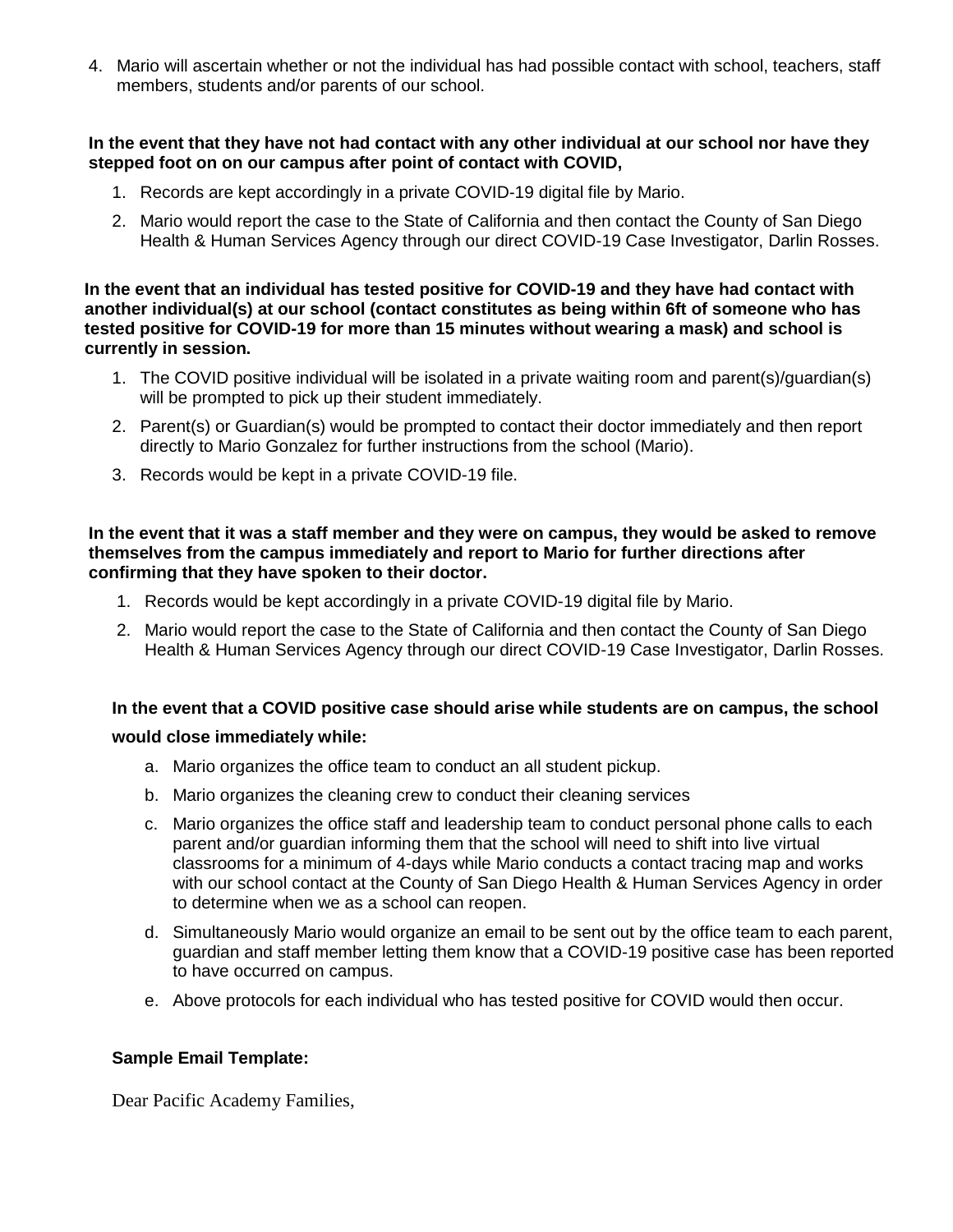Our school has been informed as of 1/08/2021 that one of our students at our \_\_\_\_\_\_\_\_ campus has tested positive for COVID-19 and therefore we will need to close the campus to all students grades K-12 while we conduct a proper contact tracing map.

Please be advised that:

- School is closed to all students grades K-12 this \_\_\_\_\_\_\_\_\_\_\_ in order for the school to determine what areas of the campus need to be closed.
- Classes will resume virtually for grades \_\_\_\_\_\_\_\_\_ on \_\_\_\_\_\_\_\_\_ morning, more details to follow.
- \_\_\_\_\_\_\_ on campus learning will be determined after a complete contact tracing map is completed by the school and confirmed by the county health department, more details to follow. Please be prepared to possibly attend virtual classes until the school can determine to what extent contact with any of the \_\_\_\_\_ classes took place.

The last potential exposure date took place on **with the last call This individual is currently in isolation and** due to privacy laws, information regarding this individual's identity cannot be released. Please respect this individual's privacy during this difficult time.

Upon learning the news, we contacted the local health department, which will determine who was a "close contact" with this individual. The Centers for Disease Control and Prevention (CDC) defines close contact as being within 6 feet of an individual who has COVID-19 for a total of 15 minutes during a 24-hour period.

Our school is assisting the local health department with the process of identifying close contacts. If you do not hear from our local health department or from our school, you are not considered a "close contact," and there is nothing more for you to do at this time.

To ensure everyone's safety moving forward, our cleaning staff at the school will clean and disinfect the areas of exposure, per CDC guidelines, using only Environmental Protection Agency-approved cleaning solutions.

If you have any questions and/or concerns, please feel free to contact me at any time.

Thank you, Mario Gonzalez

#### **Three more emails would be sent out after all of this has been organized and completed. One email to parents, guardians.**

Dear Pacific Academy Parent,

Pacific Academy learned today that a student in one of your child's classes has tested positive for the virus that causes COVID-19. The potential exposure dates are

This individual is currently in isolation. Due to privacy laws, information regarding this individual's identity cannot be released. Please respect this individual's privacy during this difficult time. Upon learning the news, we contacted the local health department, which will determine who was a "close contact" with this individual.

The Centers for Disease Control and Prevention (CDC) defines close contact as being within 6 feet of an individual who has COVID-19 for a total of 15 minutes during a 24-hour period. Our school is assisting the local health department with the process of identifying close contacts.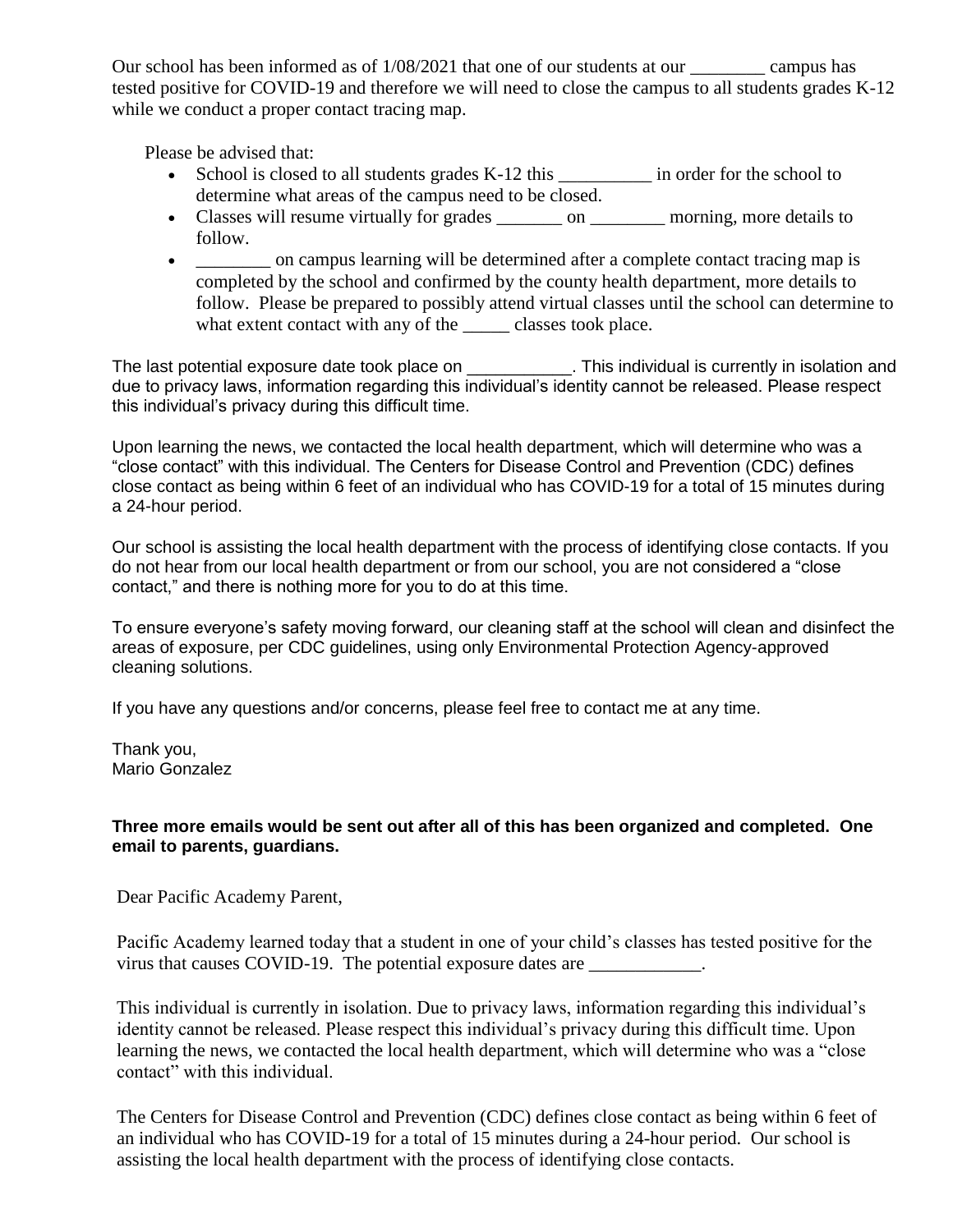If you are receiving this notice your student is considered to have possibly been in "close contact" with the individual who tested positive for COVID-19 because they share one or more classes together and/or your child spent time outside of class with the individual.

To ensure everyone's safety moving forward, the cleaning staff will clean and disinfect the areas of exposure, per CDC guidelines, using only Environmental Protection Agency-approved cleaning solutions. We as a school recommend that you monitor your student's symptoms and take the proper recommended precautions of self quarantining according to the CDC.

The CDC recommends a self quarantine for 14 days while watching for symptoms to arise. Using the January 4th date would present January 18th as the 14th day. In the event that no symptoms arise within the next 10 days, according to the CDC, your student has not conducted COVID-19 from this individual. You are also more than welcome to have a COVID-19 test conducted and in the event that you do have your student tested, please send your test results directly to me for recording purposes.

In the event that your student shows symptoms of COVID, please first contact your doctor and then me at 760-566-9129. If you have any questions or if you would like to speak directly with me at any time, please do not hesitate to reach out.

Sincerely, Mario Gonzalez

#### **A separate email would indicate to the parents, guardians**

Dear Pacific Academy Parent &/or Guardian,

As you know, Pacific Academy learned today that a student at the \_\_\_\_\_ campus tested positive for the virus that causes COVID-19. The potential exposure dates are \_\_\_\_\_\_\_\_.

This individual is currently in isolation. Due to privacy laws, information regarding this individual's identity cannot be released. Please respect this individual's privacy during this difficult time. Upon learning the news, we contacted the local health department, which will determine who was a "close contact" with this individual.

The Centers for Disease Control and Prevention (CDC) defines close contact as being within 6 feet of an individual who has COVID-19 for a total of 15 minutes during a 24-hour period. Our school is assisting the local health department with the process of identifying close contacts.

If you are receiving this notice it is because according to the contact tracing map, your student in the \_\_\_\_\_\_\_\_\_ program is Not Considered to have possibly been in "close contact" with the individual who tested positive for COVID-19 because they do not share any classes and/or did not spend any time outside of class with the individual).

To ensure everyone's safety moving forward, the cleaning staff will clean and disinfect the areas of exposure, per CDC guidelines, using only Environmental Protection Agency-approved cleaning solutions. We as a school recommend that you monitor your student's symptoms and take the proper recommended precautions of self quarantining according to the CDC.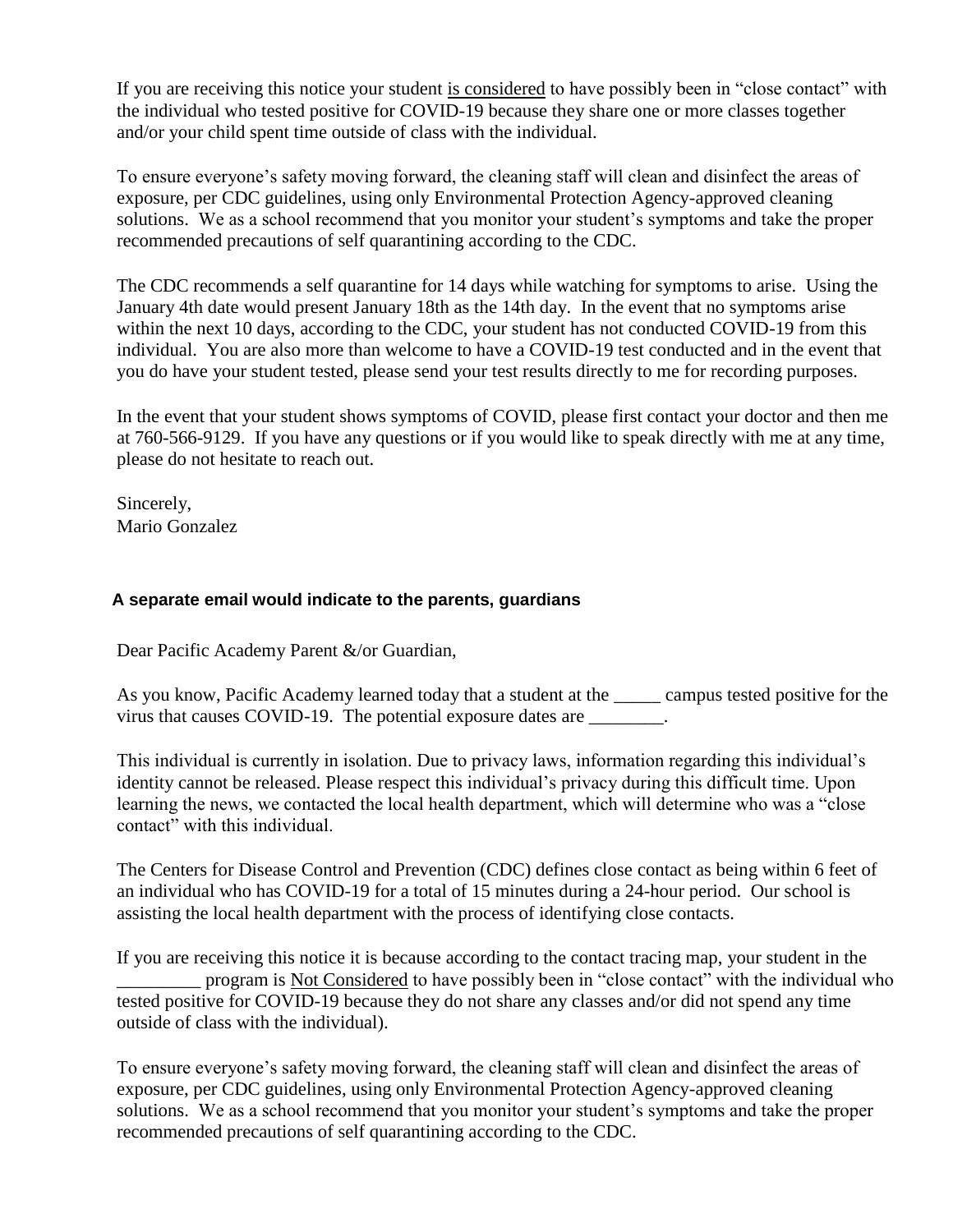The CDC recommends a self quarantine for 14 days while watching for symptoms to arise. Using the date would present as the 14th day. In the event that no symptoms arise within the next 10 days, according to the CDC, your student has not contacted COVID-19 from this individual.

You are also more than welcome to have a COVID-19 test conducted and in the event that you do have your student tested, please send your test results directly to Mario Gonzalez for recording purposes. In regards to your \_\_\_\_\_\_\_ school student it is advised that you isolate the kids the best that you possibly can and monitor their symptoms for the next 10 days.

In the event that your student shows symptoms of COVID, please first contact your doctor and then me at 760-566-9129. If you have any questions or if you would like to speak directly with me at any time, please do not hesitate to reach out.

Sincerely, Mario Gonzalez

#### **A third email would be sent out to families after the investigation has proven that their child has not come in contact with the individual who tested positive for COVID:**

Dear Pacific Academy Parent &/or Guardian,

Thank you for your patience and understanding while Pacific Academy works with the San Diego County Health Department and determines whether or not your student is to be considered someone who was in "close contact" with the individual who has tested positive for COVID-19.

After completing our case study with the School Response Team from the County of San Diego Health & Human Services Agency, your student Is Not Considered to have been in "close contact" with the individual who tested positive for COVID-19.

The Centers for Disease Control and Prevention (CDC) defines close contact as being within 6 feet of an individual who has COVID-19 for a total of 15 minutes during a 24-hour period while not wearing a mask. Furthermore, it has been determined that your student at all times during class was wearing their mask. It was also determined that the individual who has tested positive was also wearing a face mask at all times during class instruction.

If you have any questions and/or concerns, please feel free to contact me at anytime: 760-566-9129.

Thank you, Mario Gonzalez

- 5. More communication with parents, guardians and staff about return dates for each campus (K-5 6-8, & 9-12) would then follow.
- 6. In the event that the investigation proved that the K-5 students, the 6-8 students, the 9-12 students, or all three groups could return to school, the date of return would follow (School would still do a minimum of 10 days quarantine for the campus that the positive COVID case was found and the other campuses could return after doing a minimum of 4 days quarantine. Mario would organize this return to in-person learning.
- 7. For the group(s) that could not return to in-person learning, live virtual classes would resume immediately for that group(s).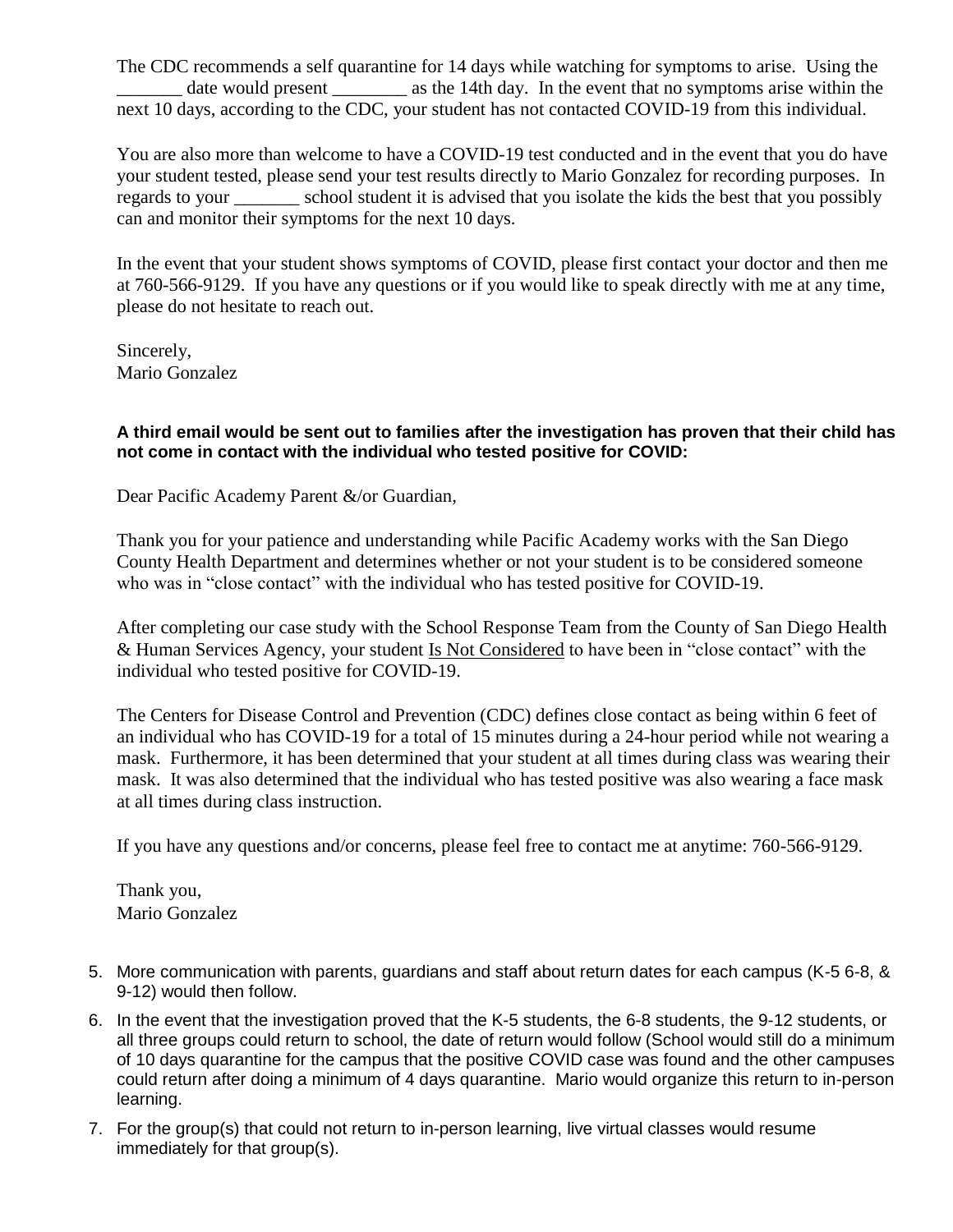- 8. Mario would record all details in a secure COVID digital file and stay in communication with the State and County.
- 9. All staff members would be required to retest for COVID between 4-6 days after the COVID case was reported to the school.
- 10. For the COVID positive individual(s) Mario would work with the families and indicate with them using CDC and School guidelines their return to in-person learning.

#### **Shared tools, equipment and personal protective equipment (PPE)**

PPE must not be shared, e.g., gloves, goggles and face shields.

Items that employees come in regular physical contact with, such as phones, headsets, desks, keyboards, writing materials, instruments and tools must also not be shared, to the extent feasible. Where there must be sharing, the items will be disinfected between uses by

- Pacific Academy has contracted a day porter through Jani King to disinfect high traffic areas and work spaces throughout the school daily.
- Employees use disinfectant wipes and disinfectant spray cleaner to clean spaces as needed.

#### **Hand sanitizing**

In order to implement effective hand sanitizing procedures, we:

- Teachers and staff have established a hand-washing routine. Students wash hands after entering the classroom, before and after each break time and lunch time, after sneezing or coughing, and before and after using the restroom.
- There are 3 hand washing stations outside of the school and there are 9 sinks located within the school.
- Hand-washing should last 20 seconds with soap, rinse with water thoroughly, then dry with paper towels. Each station and sink is furnished with soap, disposal towels and a trashcan.
- Hand sanitizer dispensers are located in every classroom and in every common room.
- Hand-sanitizers are at least 60% ethyl alcohol-based.
- Staff is responsible for letting front office know when they are running low so that the school can restock their hand-sanitizer.

#### **Personal protective equipment (PPE) used to control employees' exposure to COVID-19**

We evaluate the need for PPE (such as gloves, goggles, and face shields) as required by CCR Title 8, section 3380, and provide such PPE as needed.

When it comes to respiratory protection, we evaluate the need in accordance with CCR Title 8 section 5144 when the physical distancing requirements are not feasible or maintained.

# **Investigating and Responding to COVID-19 Cases**

This will be accomplished by using the **Appendix C: Investigating COVID-19 Cases** form.

Employees who had potential COVID-19 exposure in our workplace will be:

- Offered COVID-19 testing at no cost during their working hours.
- The information on benefits described in Training and Instruction, and Exclusion of COVID-19 Cases, below, will be provided to them.]

### **System for Communicating**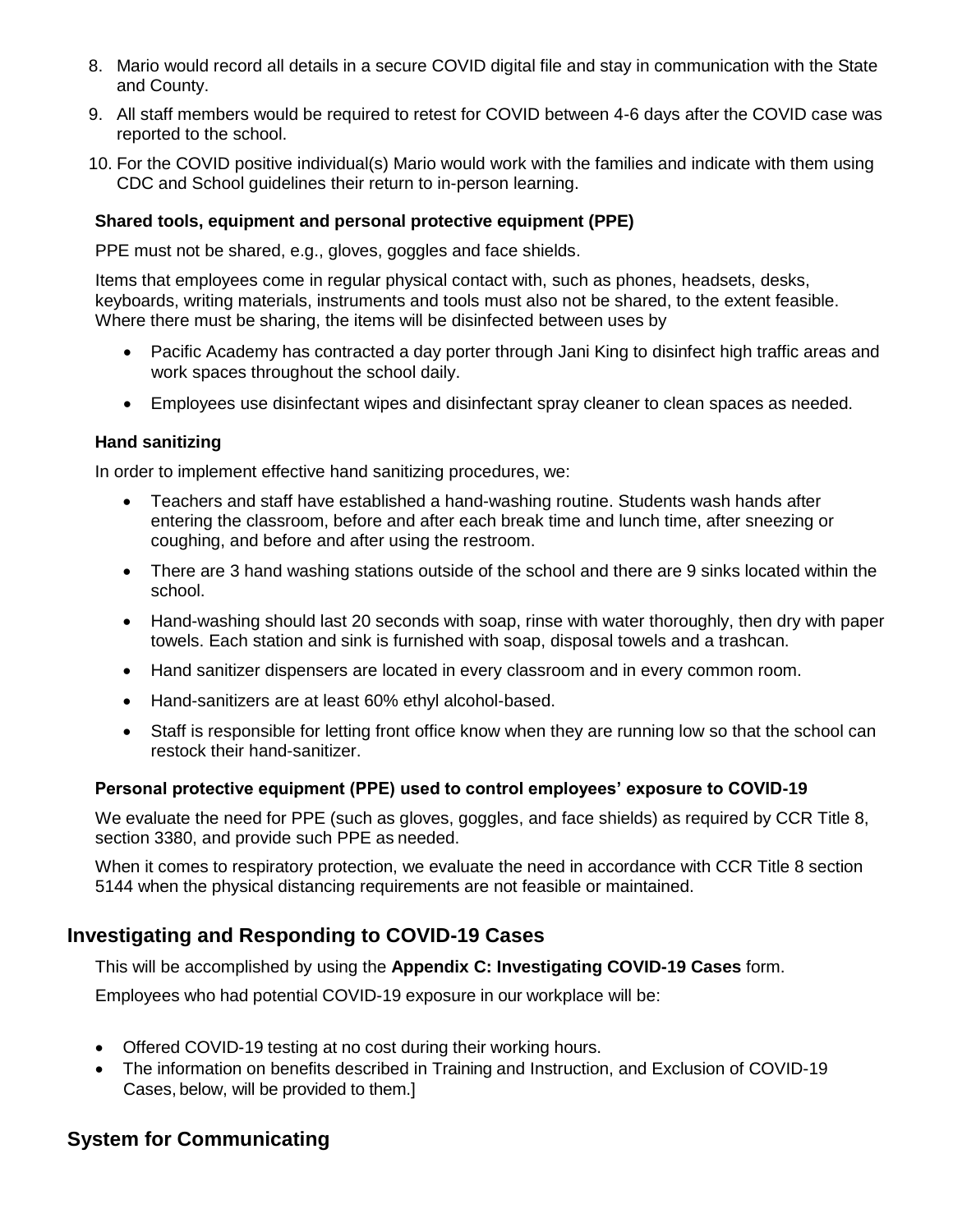Our goal is to ensure that we have effective two-way communication with our employees, in a form they can readily understand, and that it includes the following information:

- Employees report symptoms and hazards to Mario Gonzalez, Principal. In his absence, reports are made to Teresa Tseng, HR Director.
- That employees can report symptoms and hazards without fear of reprisal.
- Our procedures or policies for accommodating employees with medical or other conditions that put them at increased risk of severe COVID-19 illness.
- Where testing is not required, how employees can access COVID-19 testing: Employees are provided information and links on access to testing, including information on free City of Irvine testing, San Deigo County testing super sites, other free sources (such as LHI.care), and free home test kits provided by San Diego County.
- In the event we are required to provide testing because of a workplace exposure or outbreak, we will communicate the plan for providing testing and inform affected employees of the reason for the testing and the possible consequences of a positive test.
- Information about COVID-19 hazards employees (including other employers and individuals in contact with our workplace) may be exposed to, what is being done to control those hazards, and our COVID-19 policies and procedures.
- In accordance with state and local laws and regulations, Mario will notify local health officials, staff, and families immediately of any case of COVID-19 while maintaining confidentiality in accordance with the Americans with Disabilities Act (ADA). Anyone who is exposed should monitor themselves for symptoms.
- Mario will also inform those who have had close contact with a person diagnosed with COVID-19 to stay home and self-monitor for symptoms, and follow CDC guidance if symptoms develop.

# **Training and Instruction**

We will provide effective training and instruction that includes:

- Our COVID-19 policies and procedures to protect employees from COVID-19 hazards.
- Information regarding COVID-19-related benefits to which the employee may be entitled under applicable federal, state, or local laws.
- The fact that:
	- $\circ$  COVID-19 is an infectious disease that can be spread through the air.
	- o COVID-19 may be transmitted when a person touches a contaminated object and then touches their eyes, nose, or mouth.
	- o An infectious person may have no symptoms.
- Methods of physical distancing of at least six feet and the importance of combining physical distancing with the wearing of facecoverings.
- The fact that particles containing the virus can travel more than six feet, especially indoors, so physical distancing must be combined with other controls, including face coverings and hand hygiene, to be effective.
- The importance of frequent hand washing with soap and water for at least 20 seconds and using hand sanitizer when employees do not have immediate access to a sink or hand washing facility, and that hand sanitizer does not work if the hands are soiled.
- Proper use of face coverings and the fact that face coverings are not respiratory protective equipment - face coverings are intended to primarily protect other individuals from the wearer of the face covering.
- COVID-19 symptoms, and the importance of obtaining a COVID-19 test and not coming to work if the employee has COVID-19 symptoms.
- Faculty and staff are trained on the reopening plans and protocols through online meetings, email notifications, and in-person inservice meetings, when permitted.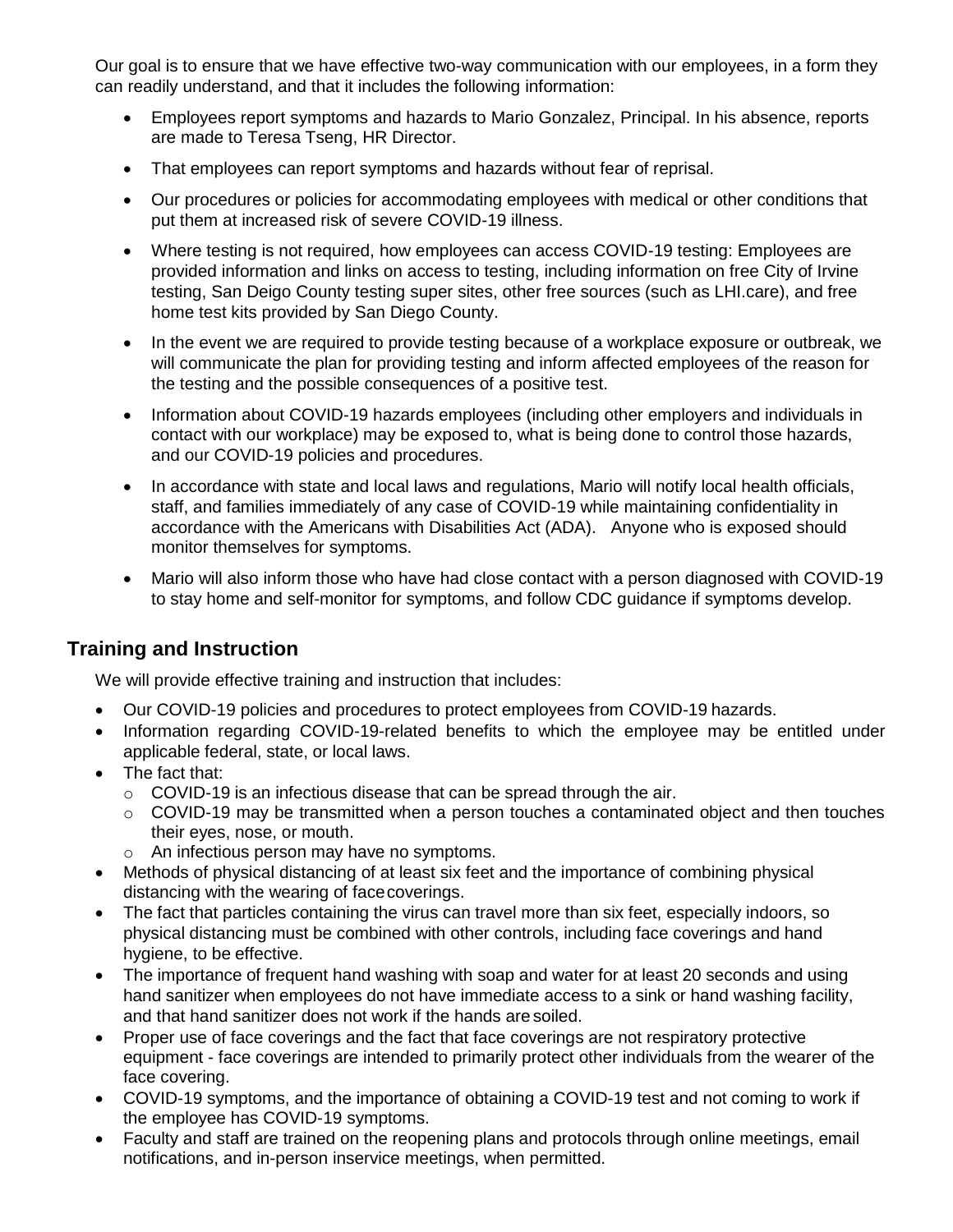- Faculty and staff are provided all reopening plan documents, procedures, and policies.
- Families are educated on the plan through email notifications and online meetings, including K-12 parent orientation. Since we are small, we have frequent communication with our families.

**Appendix D: COVID-19 Training Roster** will be used to document this training.

### **Exclusion of COVID-19 Cases**

Where we have a COVID-19 case in our workplace, we will limit transmission by:

- If a student or faculty staff member is COVID-19 positive, we are prepared to close the facility and switch to remote learning for 14 days.
- Ensuring that COVID-19 cases are excluded from the workplace until our return-to-work requirements are met.
- Excluding employees with COVID-19 exposure from the workplace for 14 days after the last known COVID-19 exposure to a COVID-19 case.
- Continuing and maintaining an employee's earnings, seniority, and all other employee rights and benefits whenever we've demonstrated that the COVID-19 exposure is work related. This will be accomplished by
- Continuing and maintaining an employee's earnings, seniority, and all other employee rights and benefits whenever we've demonstrated that the COVID-19 exposure is work related. This will be accomplished by implementing Families First Coronavirus Response Act (FFCRA) leave in addition to the regular paid sick leave, and by staying abreast of the updates in labor laws, such as FMLA and CFRA.
- Providing employees at the time of exclusion with information on available benefits.

# **Reporting, Recordkeeping, and Access**

It is our policy to:

- Report information about COVID-19 cases at our workplace to the local health department whenever required by law, and provide any related information requested by the local health department.
- Report immediately to Cal/OSHA any COVID-19-related serious illnesses or death, as defined under CCR Title 8 section 330(h), of an employee occurring in our place of employment or in connection with any employment.
- Maintain records of the steps taken to implement our written COVID-19 Prevention Program in accordance with CCR Title 8 section3203(b).
- Make our written COVID-19 Prevention Program available at the workplace to employees, authorized employee representatives, and to representatives of Cal/OSHA immediately upon request.
- Use the **Appendix C: Investigating COVID-19 Cases** form to keep a record of and track all COVID-19 cases. The information will be made available to employees, authorized employee representatives, or as otherwise required by law, with personal identifying information removed.
- Mr. Gonzalez will also inform those who have had close contact with a person diagnosed with COVID-19 to stay home and self-monitor for symptoms, and follow CDC guidance if symptoms develop.

# **Return-to-Work Criteria**

- COVID-19 cases with COVID-19 symptoms will not return to work until all the following have occurred:
	- $\circ$  At least 24 hours have passed since a fever of 100.4 or higher has resolved without the use of fever-reducing medications.
	- o COVID-19 symptoms have improved.
	- o At least 10 days have passed since COVID-19 symptoms first appeared.
- COVID-19 cases who tested positive but never developed COVID-19 symptoms will not return to work until a minimum of 10 days have passed since the date of specimen collection of their first